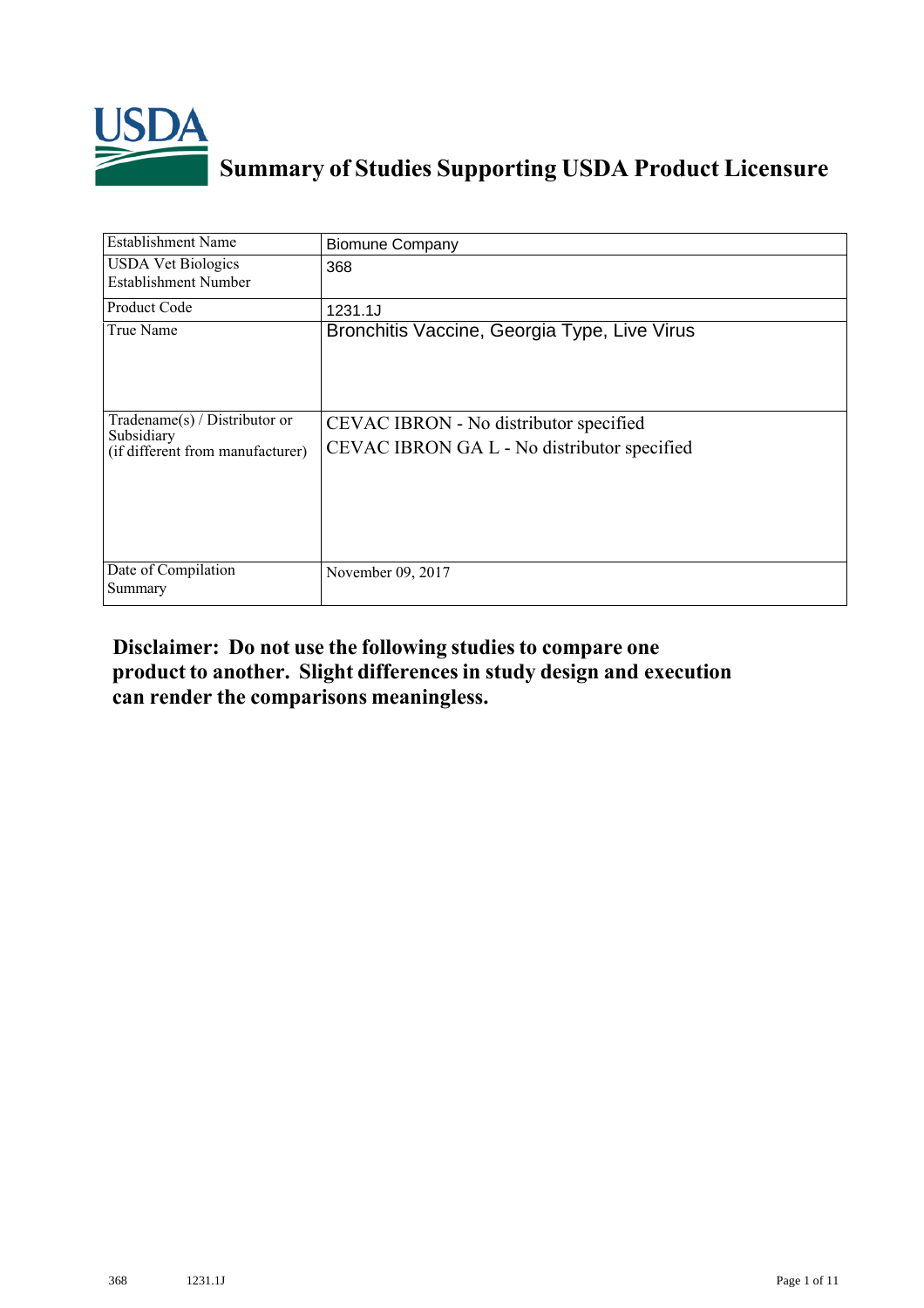| <b>Study Type</b>              | Efficacy                                                                     |                                                                   |  |  |  |
|--------------------------------|------------------------------------------------------------------------------|-------------------------------------------------------------------|--|--|--|
| <b>Pertaining to</b>           | Infectious Bronchitis Virus (IBV)                                            |                                                                   |  |  |  |
| <b>Study Purpose</b>           | Pivotal efficacy against IBV, Georgia 13 Type                                |                                                                   |  |  |  |
| <b>Product Administration</b>  | One dose administered by the coarse spray route                              |                                                                   |  |  |  |
| <b>Study Animals</b>           | 30 chickens per treatment group vaccinated at day of age                     |                                                                   |  |  |  |
| <b>Challenge Description</b>   | Heterologous IBV Georgia 13 Type administered at 28 days post<br>vaccination |                                                                   |  |  |  |
| <b>Interval observed after</b> |                                                                              | Daily observation for 5 days post challenge; IBV evaluated in the |  |  |  |
| challenge                      | target tissue day 5 post challenge                                           |                                                                   |  |  |  |
| <b>Results</b>                 | A chicken was considered affected by the challenge (positive) if             |                                                                   |  |  |  |
|                                | IBV was recovered from the target tissue.                                    |                                                                   |  |  |  |
|                                | The study fulfilled $9$ CFR 113.327(c)                                       |                                                                   |  |  |  |
|                                | Treatment                                                                    | Number protected/Total                                            |  |  |  |
|                                | 26/30<br>Vaccinated, challenged                                              |                                                                   |  |  |  |
|                                | Placebo-vaccinated,<br>0/30<br>challenged control                            |                                                                   |  |  |  |
|                                | Raw data are shown on attached page.                                         |                                                                   |  |  |  |
| <b>USDA Approval Date</b>      | July 22, 2015                                                                |                                                                   |  |  |  |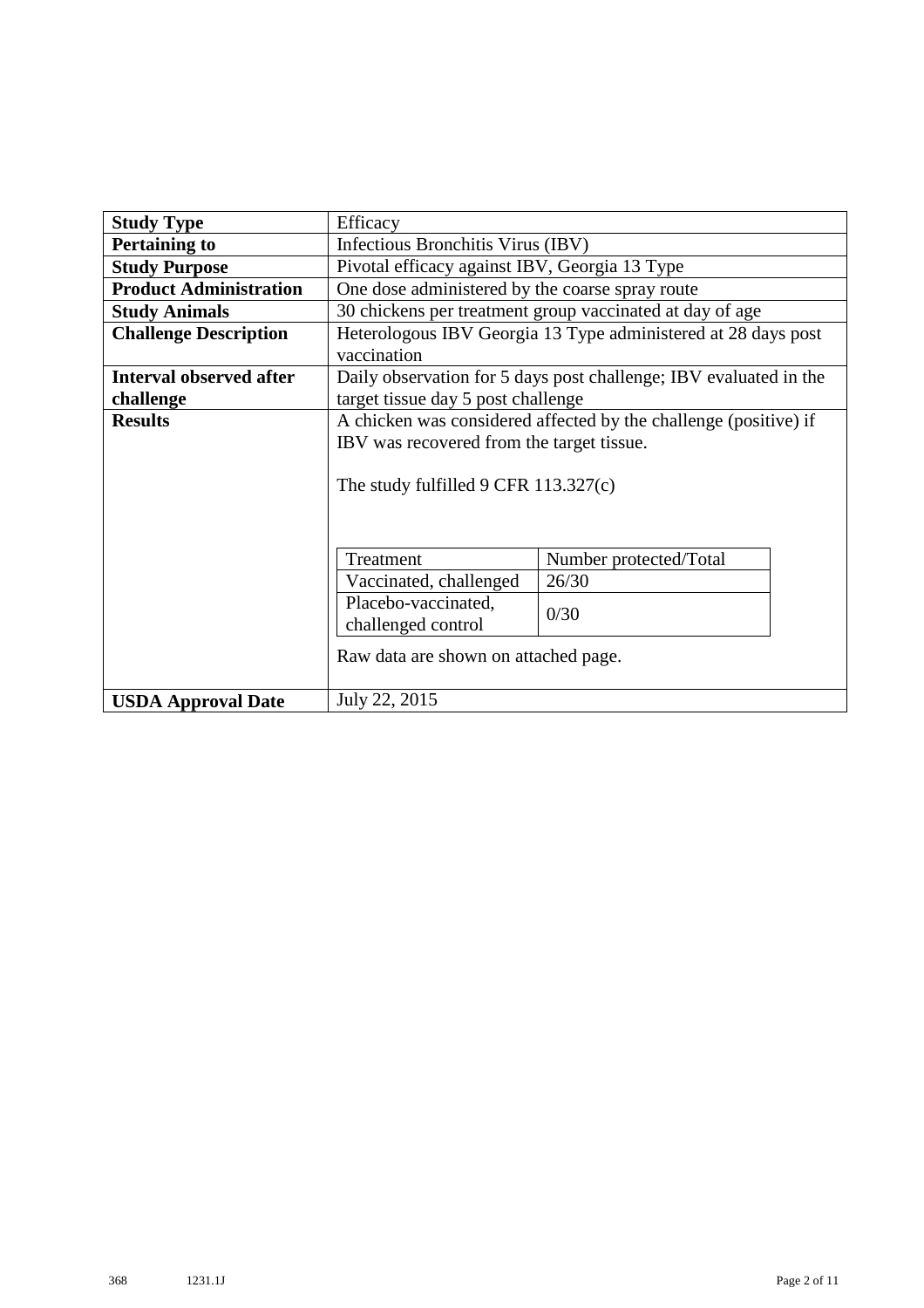| Vaccinate ID    | Virus      | Control ID      | Virus    |  |
|-----------------|------------|-----------------|----------|--|
|                 | Recovery   |                 | Recovery |  |
| $\mathbf{1}$    | <b>Neg</b> | $\mathbf{1}$    | Pos      |  |
| $\overline{2}$  | Pos        | $\overline{2}$  | Pos      |  |
| $\overline{3}$  | Neg        | 3               | Pos      |  |
| $\overline{4}$  | Neg        | $\overline{4}$  | Pos      |  |
| $\overline{5}$  | Neg        | 5               | Pos      |  |
| $\overline{6}$  | Neg        | 6               | Pos      |  |
| $\overline{7}$  | Neg        | $\overline{7}$  | Pos      |  |
| $\overline{8}$  | Neg        | 8               | Pos      |  |
| $\overline{9}$  | Neg        | 9               | Pos      |  |
| $\overline{10}$ | Neg        | 10              | Pos      |  |
| 11              | Neg        | 11              | Pos      |  |
| 12              | Neg        | 12              | Pos      |  |
| 13              | Neg        | 13              | Pos      |  |
| 14              | Neg        | 14              | Pos      |  |
| $\overline{15}$ | Pos        | 15              | Pos      |  |
| 16              | Neg        | 16              | Pos      |  |
| 17              | Neg        | 17              | Pos      |  |
| 18              | Neg        | 18              | Pos      |  |
| 19              | Neg        | 19              | Pos      |  |
| 20              | Neg        | 20              | Pos      |  |
| 21              | Neg        | 21              | Pos      |  |
| $\overline{22}$ | Pos        | $\overline{22}$ | Pos      |  |
| 23              | Neg        | 23              | Pos      |  |
| 24              | Neg        | 24              | Pos      |  |
| 25              | Neg        | 25              | Pos      |  |
| 26              | Neg        | 26              | Pos      |  |
| 27              | Neg        | 27              | Pos      |  |
| 28              | Neg        | 28              | Pos      |  |
| 29              | Neg        | 29              | Pos      |  |
| 30              | Pos        | 30              | Pos      |  |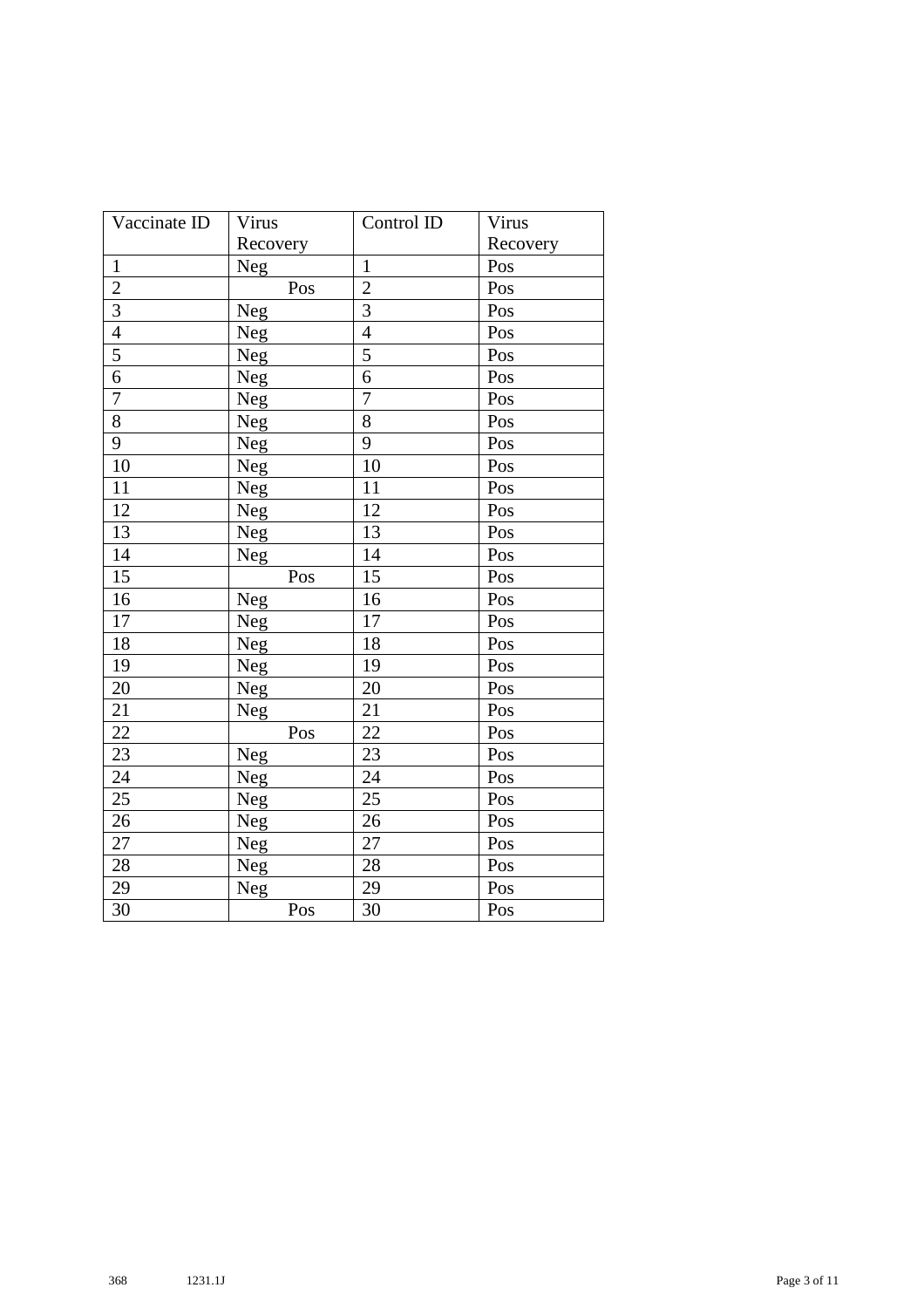| <b>Study Type</b>              | Efficacy                                                          |                        |  |  |  |
|--------------------------------|-------------------------------------------------------------------|------------------------|--|--|--|
| <b>Pertaining to</b>           | Infectious Bronchitis Virus (IBV)                                 |                        |  |  |  |
| <b>Study Purpose</b>           | Pivotal efficacy against IBV, Georgia 08 Type infection           |                        |  |  |  |
| <b>Product Administration</b>  | One dose administered by the coarse spray route                   |                        |  |  |  |
| <b>Study Animals</b>           | 30 chickens per treatment group vaccinated at day of age          |                        |  |  |  |
| <b>Challenge Description</b>   | Homologous IBV Georgia 08 administered at 26 days post            |                        |  |  |  |
|                                | vaccination                                                       |                        |  |  |  |
| <b>Interval observed after</b> | Daily observation for 5 days post challenge; IBV evaluated in the |                        |  |  |  |
| challenge                      | target tissue day 5 post challenge                                |                        |  |  |  |
| <b>Results</b>                 | A chicken was considered affected by the challenge (positive) if  |                        |  |  |  |
|                                | IBV was recovered from the target tissue.                         |                        |  |  |  |
|                                |                                                                   |                        |  |  |  |
|                                | The study fulfilled 9 CFR $113.327(c)$ .                          |                        |  |  |  |
|                                |                                                                   |                        |  |  |  |
|                                |                                                                   |                        |  |  |  |
|                                | Treatment                                                         | Number protected/Total |  |  |  |
|                                | 27/30<br>Vaccinated, challenged                                   |                        |  |  |  |
|                                | Placebo-vaccinated,                                               |                        |  |  |  |
|                                | 1/30<br>challenged control                                        |                        |  |  |  |
|                                |                                                                   |                        |  |  |  |
|                                | Raw data are shown on attached page.                              |                        |  |  |  |
| <b>USDA Approval Date</b>      | July 22, 2015                                                     |                        |  |  |  |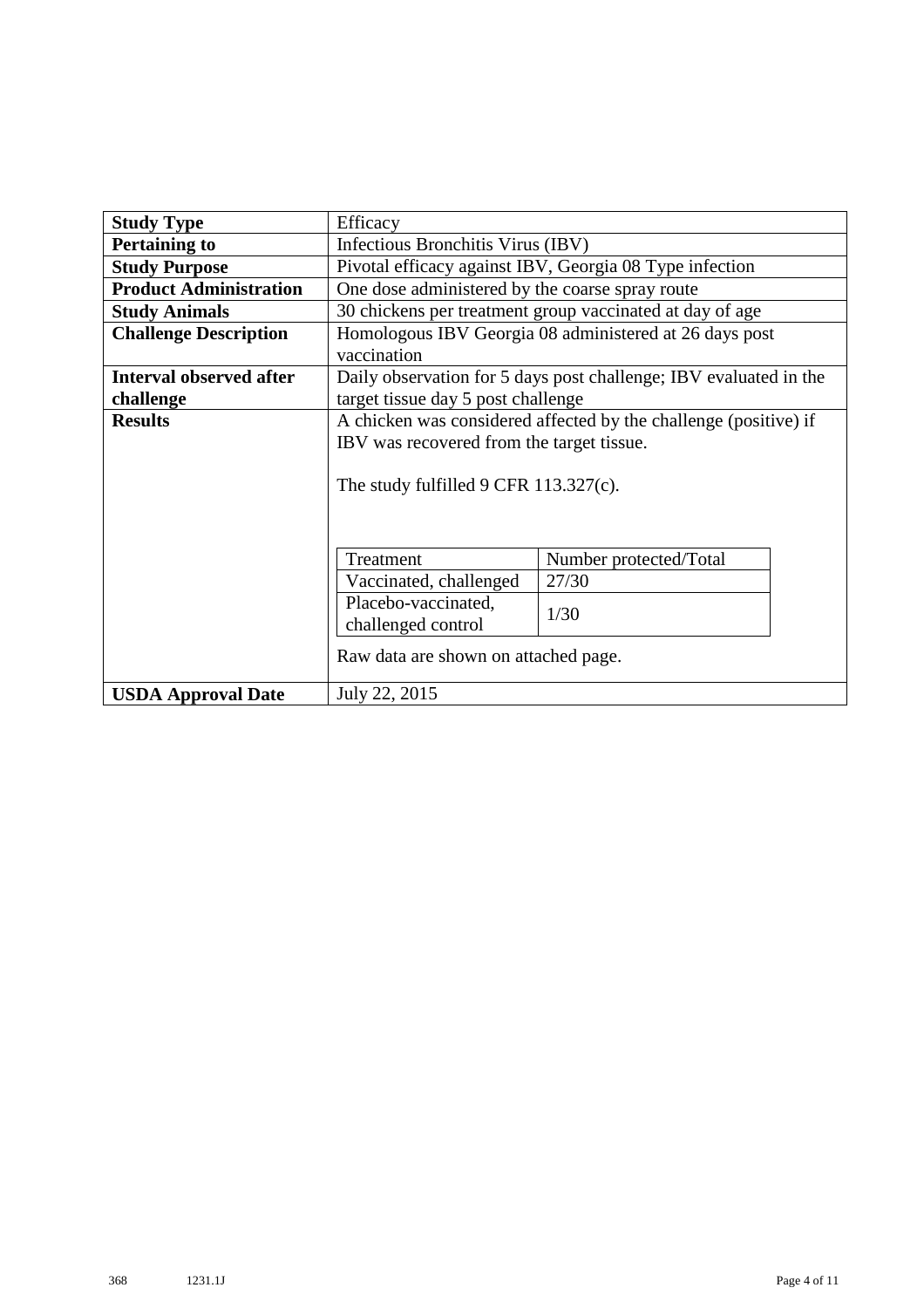| Vaccinate ID    | Virus    | Control ID     | Virus    |
|-----------------|----------|----------------|----------|
|                 | Recovery |                | Recovery |
| $\mathbf{1}$    | Neg      | $\mathbf{1}$   | Pos      |
| $\overline{2}$  | Neg      | $\overline{2}$ | Pos      |
| $\overline{3}$  | Neg      | $\overline{3}$ | Pos      |
| $\overline{4}$  | Neg      | $\overline{4}$ | Pos      |
| 5               | Neg      | 5              | Pos      |
| $\overline{6}$  | Neg      | 6              | Pos      |
| $\overline{7}$  | Pos      | $\overline{7}$ | Pos      |
| $\overline{8}$  | Neg      | 8              | Pos      |
| $\overline{9}$  | Neg      | 9              | Pos      |
| $\overline{10}$ | Neg      | 10             | Pos      |
| 11              | Neg      | 11             | Pos      |
| 12              | Neg      | 12             | Pos      |
| 13              | Pos      | 13             | Pos      |
| 14              | Neg      | 14             | Pos      |
| $\overline{15}$ | Neg      | 15             | Pos      |
| 16              | Neg      | 16             | Pos      |
| 17              | Pos      | 17             | Pos      |
| 18              | Neg      | 18             | Pos      |
| 19              | Neg      | 19             | Pos      |
| 20              | Neg      | 20             | Neg      |
| 21              | Neg      | 21             | Pos      |
| $\overline{22}$ | Neg      | 22             | Pos      |
| 23              | Neg      | 23             | Pos      |
| 24              | Neg      | 24             | Pos      |
| $\overline{25}$ | Neg      | 25             | Pos      |
| 26              | Neg      | 26             | Pos      |
| 27              | Neg      | 27             | Pos      |
| 28              | Neg      | 28             | Pos      |
| 29              | Neg      | 29             | Pos      |
| $\overline{30}$ | Neg      | 30             | Pos      |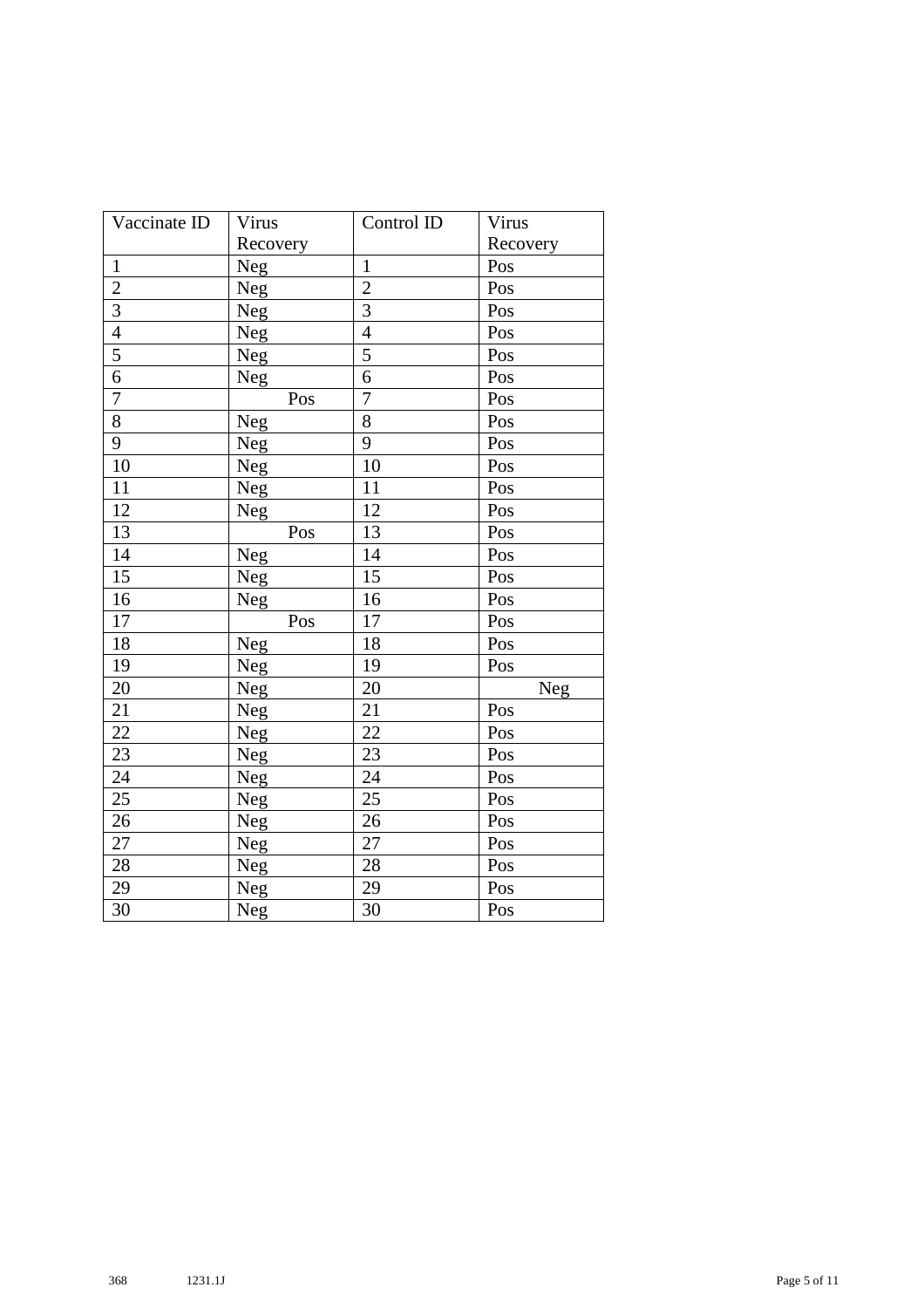| <b>Study Type</b>              | Efficacy                                                                 |                                                                   |  |  |  |
|--------------------------------|--------------------------------------------------------------------------|-------------------------------------------------------------------|--|--|--|
| <b>Pertaining to</b>           | Infectious Bronchitis Virus (IBV)                                        |                                                                   |  |  |  |
| <b>Study Purpose</b>           | Pivotal efficacy against IBV, DMV/1639/11 type infection                 |                                                                   |  |  |  |
| <b>Product Administration</b>  | One dose administered by the gel spray route (gel droplet by oral        |                                                                   |  |  |  |
|                                | administration)                                                          |                                                                   |  |  |  |
| <b>Study Animals</b>           |                                                                          | 30 chickens per treatment group vaccinated at day of age          |  |  |  |
| <b>Challenge Description</b>   | Heterologous IBV DMV/1639/11 administered at 28 days post<br>vaccination |                                                                   |  |  |  |
| <b>Interval observed after</b> |                                                                          | Daily observation for 5 days post challenge; IBV evaluated in the |  |  |  |
| challenge                      | target tissue day 5 post challenge.                                      |                                                                   |  |  |  |
| <b>Results</b>                 | A chicken was considered affected by the challenge (positive) if         |                                                                   |  |  |  |
|                                | IBV was recovered from the target tissue.                                |                                                                   |  |  |  |
|                                |                                                                          |                                                                   |  |  |  |
|                                | The study fulfilled 9 CFR $113.327(c)$ .                                 |                                                                   |  |  |  |
|                                |                                                                          |                                                                   |  |  |  |
|                                |                                                                          |                                                                   |  |  |  |
|                                | Treatment                                                                | Number protected/Total                                            |  |  |  |
|                                | 30/30<br>Vaccinated, challenged                                          |                                                                   |  |  |  |
|                                | Placebo-vaccinated,<br>0/30                                              |                                                                   |  |  |  |
|                                | challenged control                                                       |                                                                   |  |  |  |
|                                | Raw data are shown on attached page.                                     |                                                                   |  |  |  |
| <b>USDA Approval Date</b>      | December 21, 2015                                                        |                                                                   |  |  |  |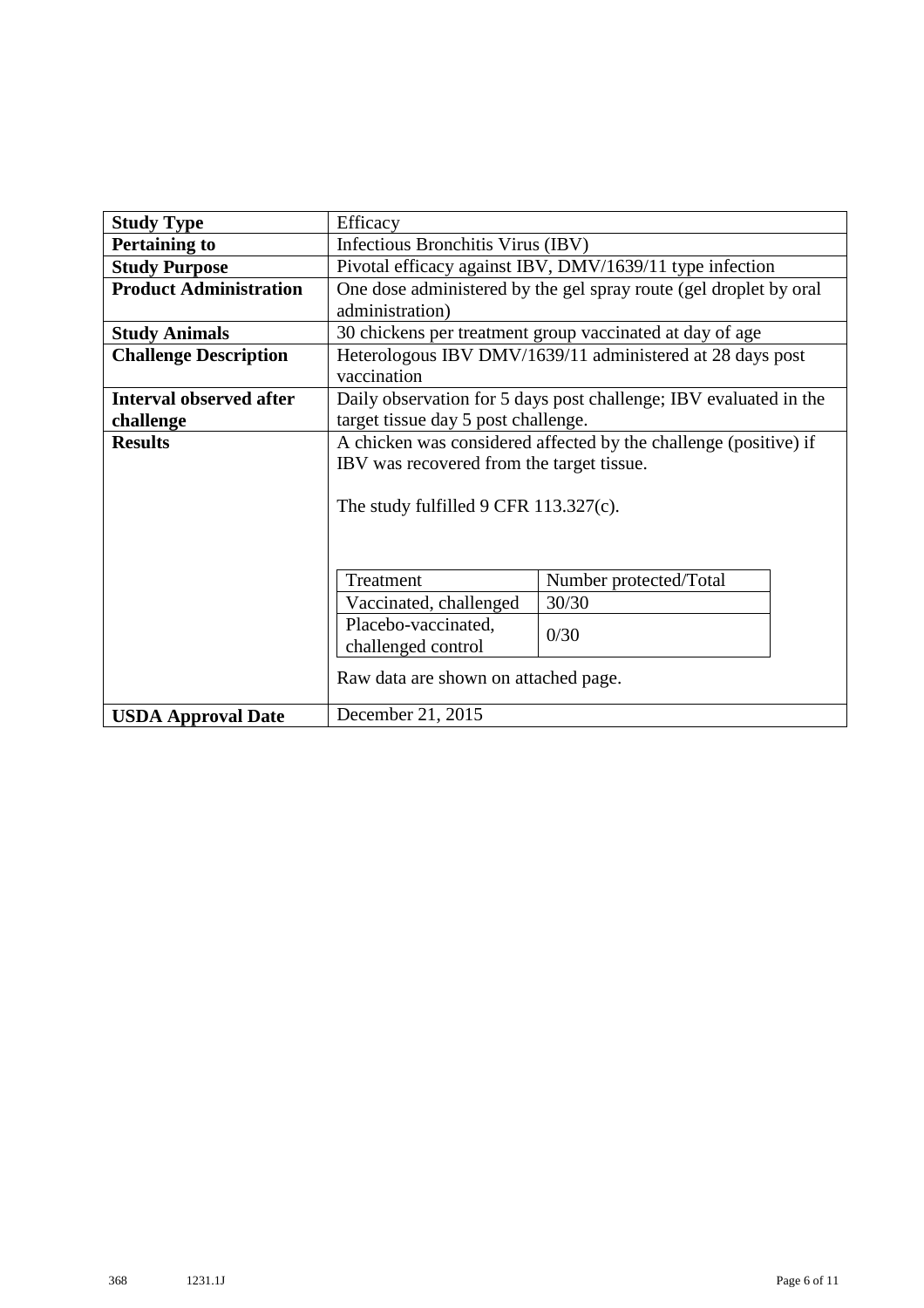| Vaccinate ID    | Virus    | Control ID      | Virus    |
|-----------------|----------|-----------------|----------|
|                 | Recovery |                 | Recovery |
| $\mathbf{1}$    | Neg      | $\mathbf{1}$    | Pos      |
| $\overline{c}$  | Neg      | $\overline{2}$  | Pos      |
| $\overline{3}$  | Neg      | $\overline{3}$  | Pos      |
| $\overline{4}$  | Neg      | $\overline{4}$  | Pos      |
| $\overline{5}$  | Neg      | 5               | Pos      |
| $\overline{6}$  | Neg      | 6               | Pos      |
| $\overline{7}$  | Neg      | $\overline{7}$  | Pos      |
| $\overline{8}$  | Neg      | 8               | Pos      |
| $\overline{9}$  | Neg      | 9               | Pos      |
| $\overline{10}$ | Neg      | 10              | Pos      |
| 11              | Neg      | 11              | Pos      |
| 12              | Neg      | 12              | Pos      |
| $\overline{13}$ | Neg      | $\overline{13}$ | Pos      |
| 14              | Neg      | 14              | Pos      |
| $\overline{15}$ | Neg      | $\overline{15}$ | Pos      |
| 16              | Neg      | 16              | Pos      |
| 17              | Neg      | 17              | Pos      |
| 18              | Neg      | 18              | Pos      |
| 19              | Neg      | 19              | Pos      |
| 20              | Neg      | 20              | Pos      |
| 21              | Neg      | 21              | Pos      |
| $\overline{22}$ | Neg      | 22              | Pos      |
| 23              | Neg      | 23              | Pos      |
| 24              | Neg      | 24              | Pos      |
| $\overline{25}$ | Neg      | 25              | Pos      |
| 26              | Neg      | 26              | Pos      |
| 27              | Neg      | 27              | Pos      |
| $\overline{28}$ | Neg      | 28              | Pos      |
| 29              | Neg      | 29              | Pos      |
| $\overline{30}$ | Neg      | 30              | Pos      |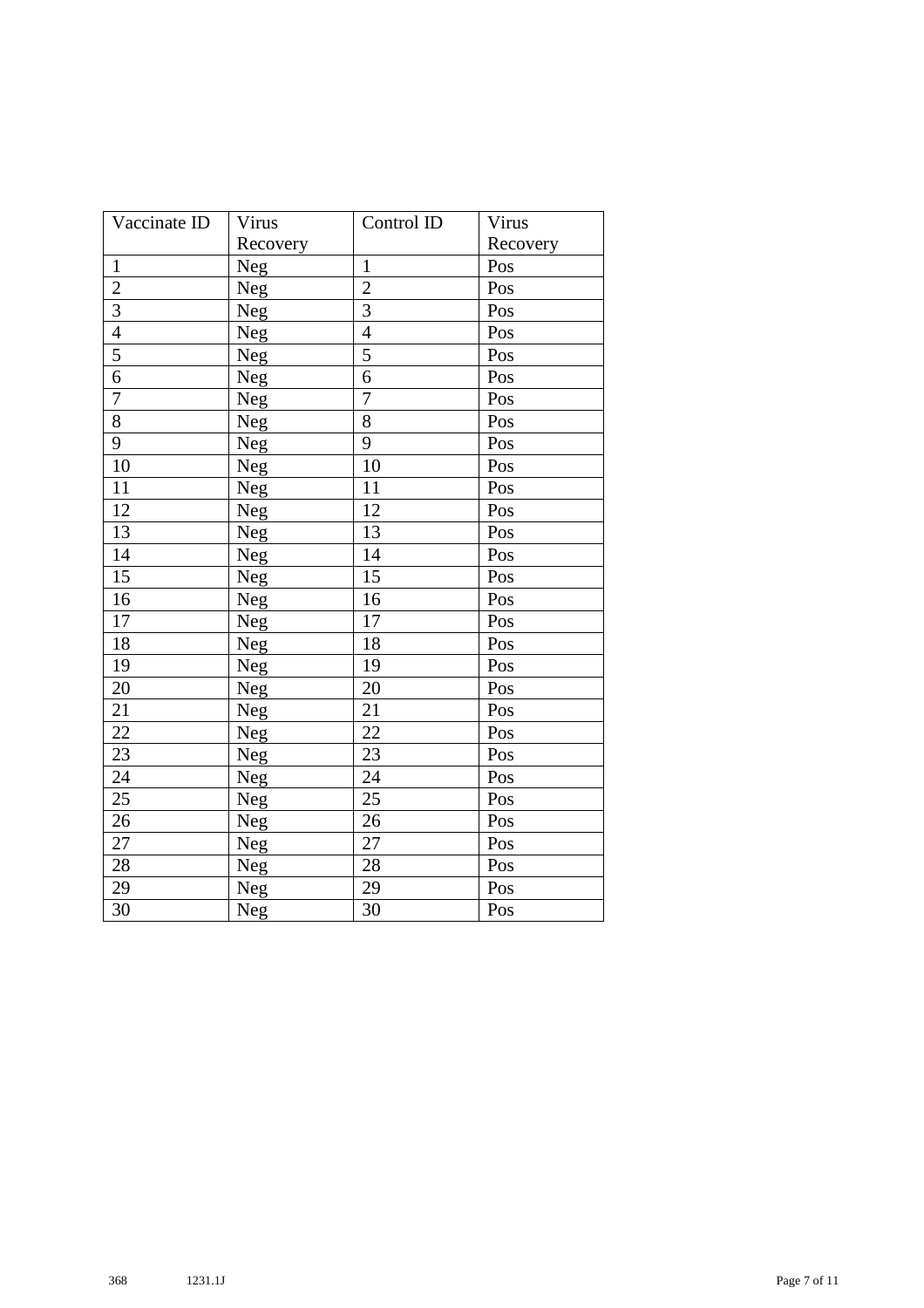| <b>Study Type</b>              | Efficacy                                                                                                      |                                                                   |  |  |  |
|--------------------------------|---------------------------------------------------------------------------------------------------------------|-------------------------------------------------------------------|--|--|--|
| <b>Pertaining to</b>           | Infectious Bronchitis Virus (IBV)                                                                             |                                                                   |  |  |  |
| <b>Study Purpose</b>           | Pivotal efficacy against IBV, Georgia 08 Type infection                                                       |                                                                   |  |  |  |
| <b>Product Administration</b>  | One dose administered by the gel spray route (gel droplet by oral<br>administration)                          |                                                                   |  |  |  |
| <b>Study Animals</b>           |                                                                                                               | 30 chickens per treatment group vaccinated at day of age          |  |  |  |
| <b>Challenge Description</b>   | Homologous IBV Georgia 08 administered at 28 days post<br>vaccination                                         |                                                                   |  |  |  |
| <b>Interval observed after</b> |                                                                                                               | Daily observation for 5 days post challenge; IBV evaluated in the |  |  |  |
| challenge                      | target tissue day 5 post challenge                                                                            |                                                                   |  |  |  |
| <b>Results</b>                 | A chicken was considered affected by the challenge (positive) if<br>IBV was recovered from the target tissue. |                                                                   |  |  |  |
|                                | The study fulfilled 9 CFR $113.327(c)$ .                                                                      |                                                                   |  |  |  |
|                                | Treatment                                                                                                     | Number protected/Total                                            |  |  |  |
|                                | Vaccinated, challenged                                                                                        | 30/30                                                             |  |  |  |
|                                | Placebo-vaccinated,<br>1/30<br>challenged control                                                             |                                                                   |  |  |  |
|                                | Raw data are shown on attached page.                                                                          |                                                                   |  |  |  |
| <b>USDA Approval Date</b>      | December 21, 2015                                                                                             |                                                                   |  |  |  |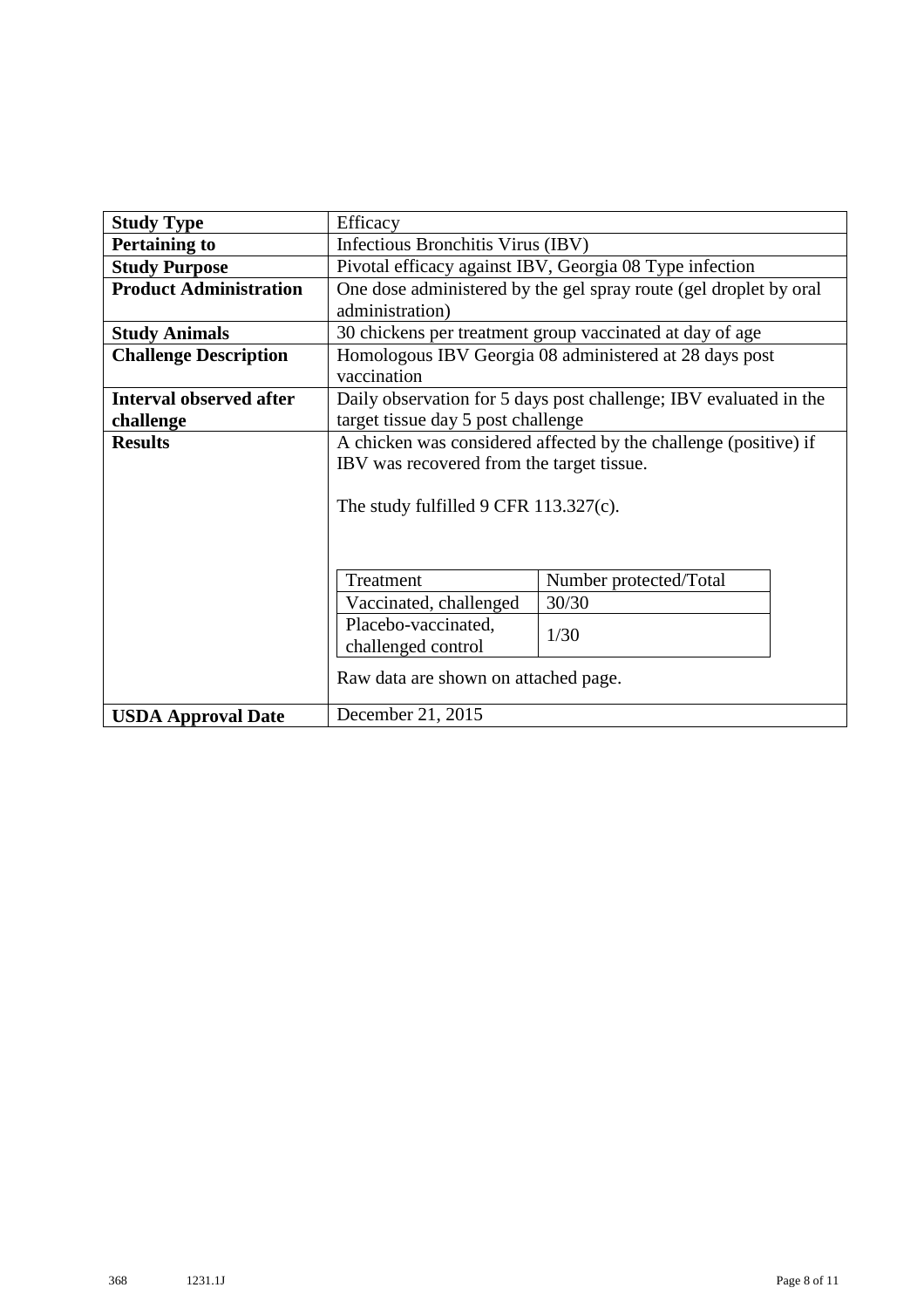| Vaccinate ID    | Virus    | Control ID      | Virus    |
|-----------------|----------|-----------------|----------|
|                 | Recovery |                 | Recovery |
| $\mathbf{1}$    | Neg      | $\mathbf{1}$    | Pos      |
| $\overline{c}$  | Neg      | $\overline{2}$  | Pos      |
| $\overline{3}$  | Neg      | $\overline{3}$  | Pos      |
| $\overline{4}$  | Neg      | $\overline{4}$  | Pos      |
| $\overline{5}$  | Neg      | 5               | Pos      |
| $\overline{6}$  | Neg      | 6               | Pos      |
| $\overline{7}$  | Neg      | $\overline{7}$  | Pos      |
| $\overline{8}$  | Neg      | 8               | Pos      |
| $\overline{9}$  | Neg      | 9               | Pos      |
| $\overline{10}$ | Neg      | 10              | Pos      |
| 11              | Neg      | 11              | Pos      |
| 12              | Neg      | 12              | Pos      |
| $\overline{13}$ | Neg      | $\overline{13}$ | Pos      |
| 14              | Neg      | 14              | Pos      |
| $\overline{15}$ | Neg      | $\overline{15}$ | Pos      |
| 16              | Neg      | 16              | Pos      |
| 17              | Neg      | 17              | Pos      |
| 18              | Neg      | 18              | Pos      |
| 19              | Neg      | 19              | Pos      |
| 20              | Neg      | 20              | Pos      |
| 21              | Neg      | 21              | Pos      |
| $\overline{22}$ | Neg      | 22              | Pos      |
| 23              | Neg      | 23              | Pos      |
| 24              | Neg      | 24              | Pos      |
| $\overline{25}$ | Neg      | 25              | Pos      |
| 26              | Neg      | 26              | Pos      |
| 27              | Neg      | 27              | Pos      |
| $\overline{28}$ | Neg      | 28              | Neg      |
| 29              | Neg      | 29              | Pos      |
| $\overline{30}$ | Neg      | 30              | Pos      |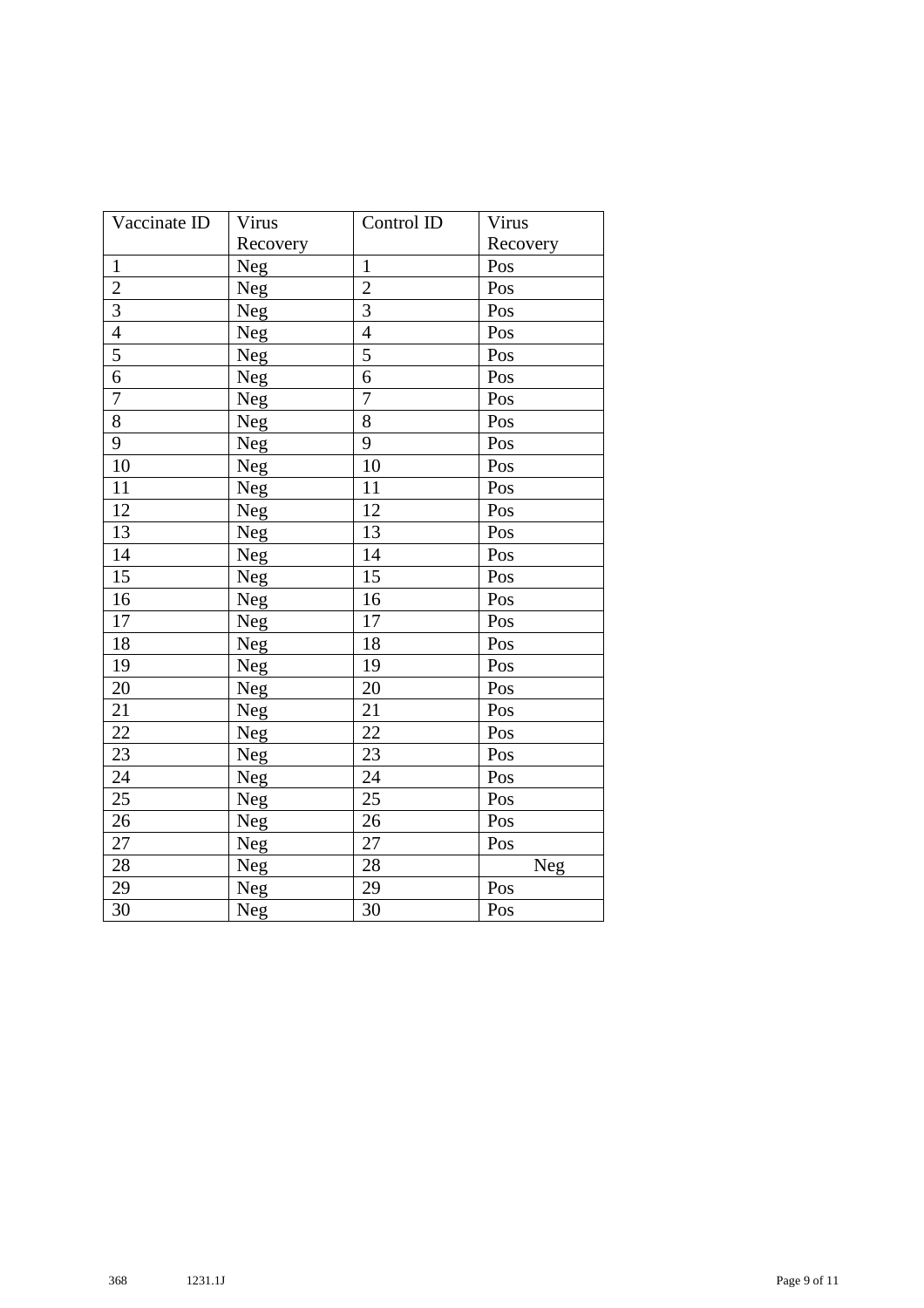| <b>Study Type</b>              | Safety                                                             |                    |                                                                 |                     |             |  |  |
|--------------------------------|--------------------------------------------------------------------|--------------------|-----------------------------------------------------------------|---------------------|-------------|--|--|
| <b>Pertaining to</b>           | <b>ALL</b>                                                         |                    |                                                                 |                     |             |  |  |
| <b>Study Purpose</b>           | Demonstrate safety of product under typical use conditions.        |                    |                                                                 |                     |             |  |  |
| <b>Product Administration</b>  |                                                                    |                    | One dose administered via the coarse-spray application.         |                     |             |  |  |
| <b>Study Animals</b>           | Broiler chickens at day-of-age.                                    |                    |                                                                 |                     |             |  |  |
|                                | 107,800 were vaccinated with product vaccine and 107,800 were      |                    |                                                                 |                     |             |  |  |
|                                | kept as controls. Animal were observed daily for mortality through |                    |                                                                 |                     |             |  |  |
|                                | 14 days after vaccination.                                         |                    |                                                                 |                     |             |  |  |
|                                |                                                                    |                    |                                                                 |                     |             |  |  |
| <b>Challenge Description</b>   | Not applicable                                                     |                    |                                                                 |                     |             |  |  |
| <b>Interval observed after</b> | Not applicable                                                     |                    |                                                                 |                     |             |  |  |
| challenge                      |                                                                    |                    |                                                                 |                     |             |  |  |
| <b>Results</b>                 |                                                                    |                    |                                                                 |                     |             |  |  |
|                                | Location                                                           | Treatment          | <b>Total Placed</b>                                             | 14 Day<br>Mortality | % Mortality |  |  |
|                                |                                                                    |                    |                                                                 |                     |             |  |  |
|                                | Product<br>$\mathbf{1}$<br>24,100<br>611<br>2.54%<br>Vaccine       |                    |                                                                 |                     |             |  |  |
|                                |                                                                    |                    |                                                                 |                     |             |  |  |
|                                | $\mathbf{1}$<br>Control<br>560<br>24,100<br>2.32%                  |                    |                                                                 |                     |             |  |  |
|                                |                                                                    |                    |                                                                 |                     |             |  |  |
|                                | $\overline{2}$                                                     | Product            | 38,600                                                          | 946                 | 2.45%       |  |  |
|                                |                                                                    | Vaccine            |                                                                 |                     |             |  |  |
|                                |                                                                    |                    |                                                                 |                     |             |  |  |
|                                | $\overline{2}$                                                     | Control            | 38,600                                                          | 515                 | 1.33%       |  |  |
|                                |                                                                    |                    |                                                                 |                     |             |  |  |
|                                | $\overline{3}$                                                     | Product<br>Vaccine | 45,100                                                          | 483                 | 1.07%       |  |  |
|                                |                                                                    |                    |                                                                 |                     |             |  |  |
|                                | 3<br>Control<br>45,100<br>542<br>1.20%                             |                    |                                                                 |                     |             |  |  |
|                                |                                                                    |                    |                                                                 |                     |             |  |  |
|                                |                                                                    |                    |                                                                 |                     |             |  |  |
|                                |                                                                    |                    | No adverse reactions attributable to the vaccine were recorded. |                     |             |  |  |
| <b>USDA Approval Date</b>      | August 13, 2015                                                    |                    |                                                                 |                     |             |  |  |